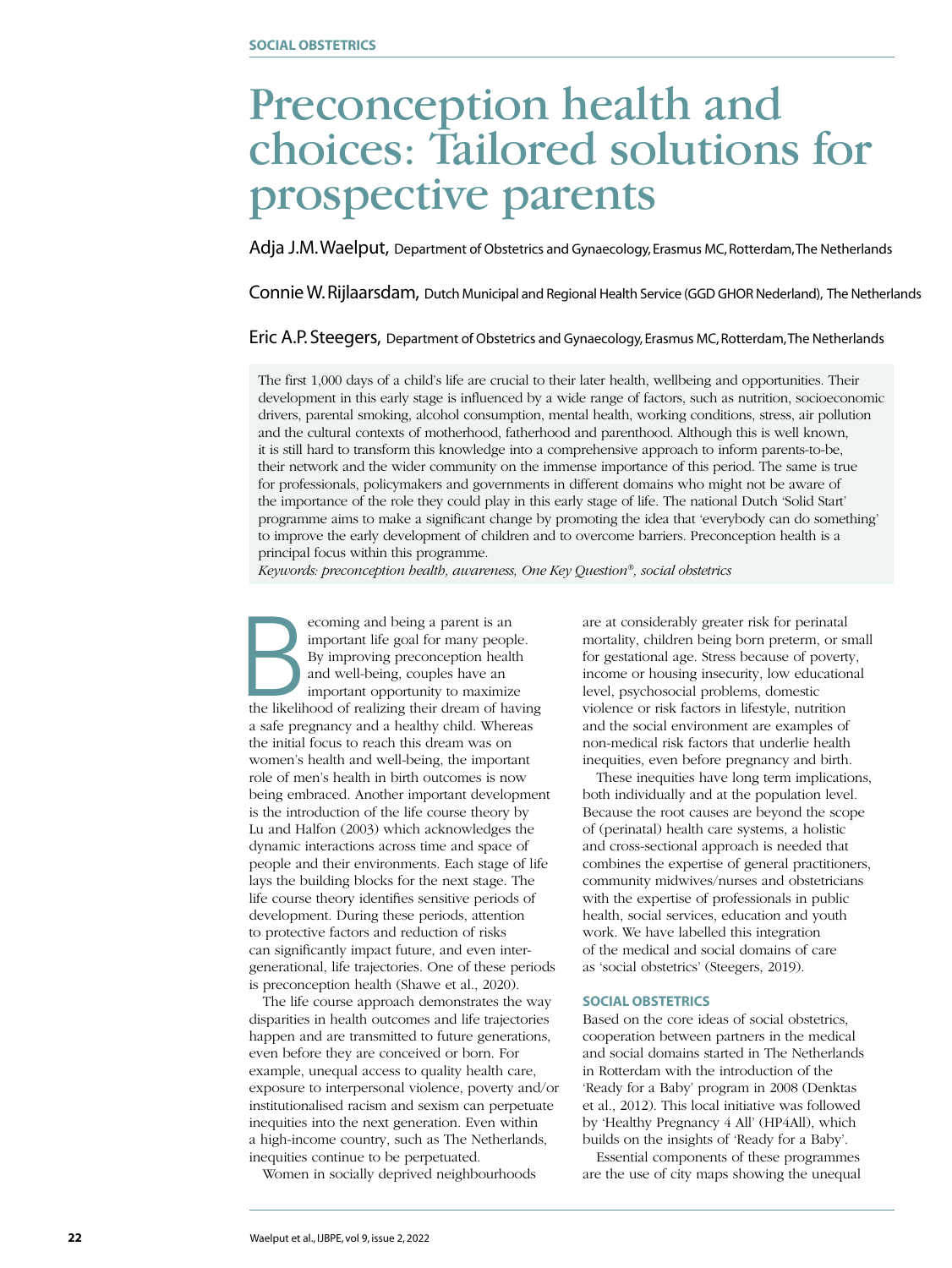distribution of perinatal health outcomes among neighbourhoods, and offering innovative approaches to improve this situation. These include preconception and interconception care, risk assessment at pregnancy booking (including assessment of non-medical risks and care pathways tailored to the individual) and early involvement of maternity and preventive youth health care in the case of vulnerable families (Barsties et al., 2021; Waelput et al., 2017; Denktas et al., 2014).

Building on the know-how acquired through 'Ready for a Baby', HP4All and other initiatives, The Netherlands Ministry of Health, Welfare, and Sport launched a nationwide action programme entitled 'Solid Start' in 2018 (Ministry of Health, Welfare and Sports 2020). 'Solid Start' supports municipalities in addressing health inequities before, during, and after pregnancy. In this article, we share our experience of preconception health as one of the three themes within the nationwide 'Solid Start' initiative.

#### **A NATIONWIDE PROGRAMME: 'SOLID START'**

The programme aims to get more children off to a solid start through three different courses of action (Box 1).

#### BOX 1: AIMS OF 'SOLID START'

#### Before pregnancy:

1. More vulnerable parents-to-be are well prepared when they start their pregnancy.

2. Fewer unplanned and unintended pregnancies occur.

#### During pregnancy:

3. Problems and serious risks (including nonmedical ones) are identified in vulnerable (or potentially vulnerable) families.

4. More vulnerable prospective parents get the help they need sooner.

#### After birth:

5. More vulnerable parents are better equipped for parenthood and raising children.

6. Fewer babies and young children need to be placed out-of-home or under supervision.

Currently, 272 out of the 352 municipalities in The Netherlands have joined 'Solid Start'. They are encouraged and facilitated to engage in a cross-sectoral approach. This includes: building local coalitions around the 'first 1,000 days' with representatives of local organisations, health insurers, preventive youth healthcare services and professionals in the medical and social domains (e.g., neighbourhood/social teams, social welfare teams, debt assistance service, general practitioners, midwives, community nurses, maternity-care workers, gynaecologists etc.). Involvement of local informal networks and the voice of parents and parents-to-be, both mothers and fathers, is growing. To strengthen the local coalitions and advocate for the importance of the first 1,000 days, diverse individuals and influential opinion leaders were invited to join a national coalition. The local and

national coalitions are supported by a programme team and managed by a steering committee

Since 2018, a wide range of interventions and tool-boxes for local coalitions has been developed (Box 2).

#### BOX 2: INTERVENTIONS AND TOOLBOXES FOR LOCAL COALITIONS

- Factsheets on how to build a local coalition and how to involve stakeholders
- Perinatal atlas with key local, regional and national data on health outcomes at birth (perinatal mortality, preterm and/or small for gestational age, late entry into prenatal care) to facilitate the local approach to the first 1000 days (Visit www.waarstaatjegemeente.nl - in Dutch)
- Self-assessment tool for local coalitions to discover whether their approach fits the key issues in their communities with which they regularly deal
- Self-assessment tools for professionals to gain insight into the skills that are important for reaching out to and supporting (future) families experiencing increased vulnerability
- Screening for non-medical risk factors in order to facilitate the timely identification of prospective and expectant parents at risk of vulnerability and/ or adverse outcomes
- Improvement in, and wider introduction of, tailored care pathways to ensure timely referral of soon-to-be mothers and fathers to social welfare teams, addiction treatment, housing authorities and other needed sources of assistance
- An overview ('menu') of interventions available to support them throughout the first 1,000 days. The range of interventions is wide and includes those to strengthen parenthood through prenatal home visits, reduce domestic violence, employ informal or peer-to-peer support, improve physical health and wellbeing, promote better nutrition and other efforts to better prepare for pregnancy and then parenthood.

#### **WELL PREPARED BEFORE PREGNANCY**

More than a decade ago, Michele Stranger Hunter at the Oregon Foundation for Reproductive Health started the One Key Question® programme (Bellanca & Stranger Hunter, 2017). This initiative aims to improve both preconception care and contraceptive counselling by asking the question, 'Do you plan to become pregnant in the next year?' Instead of having to choose between yes and no, women have more meaningful choices, including, 'I'm unsure' or 'I'm okay either way' (Allen et al., 2017). If the answer is 'no', advice is provided on contraceptive methods to postpone or prevent pregnancies. Otherwise, prospective parents can be provided with the best available care to prepare for a healthy start to pregnancy.

This very same question is key to the thinking and options provided by the 'Solid Start' programme. To enable parents to be well prepared before pregnancy, 'Solid Start' offers: 1) support to prospective parents, especially those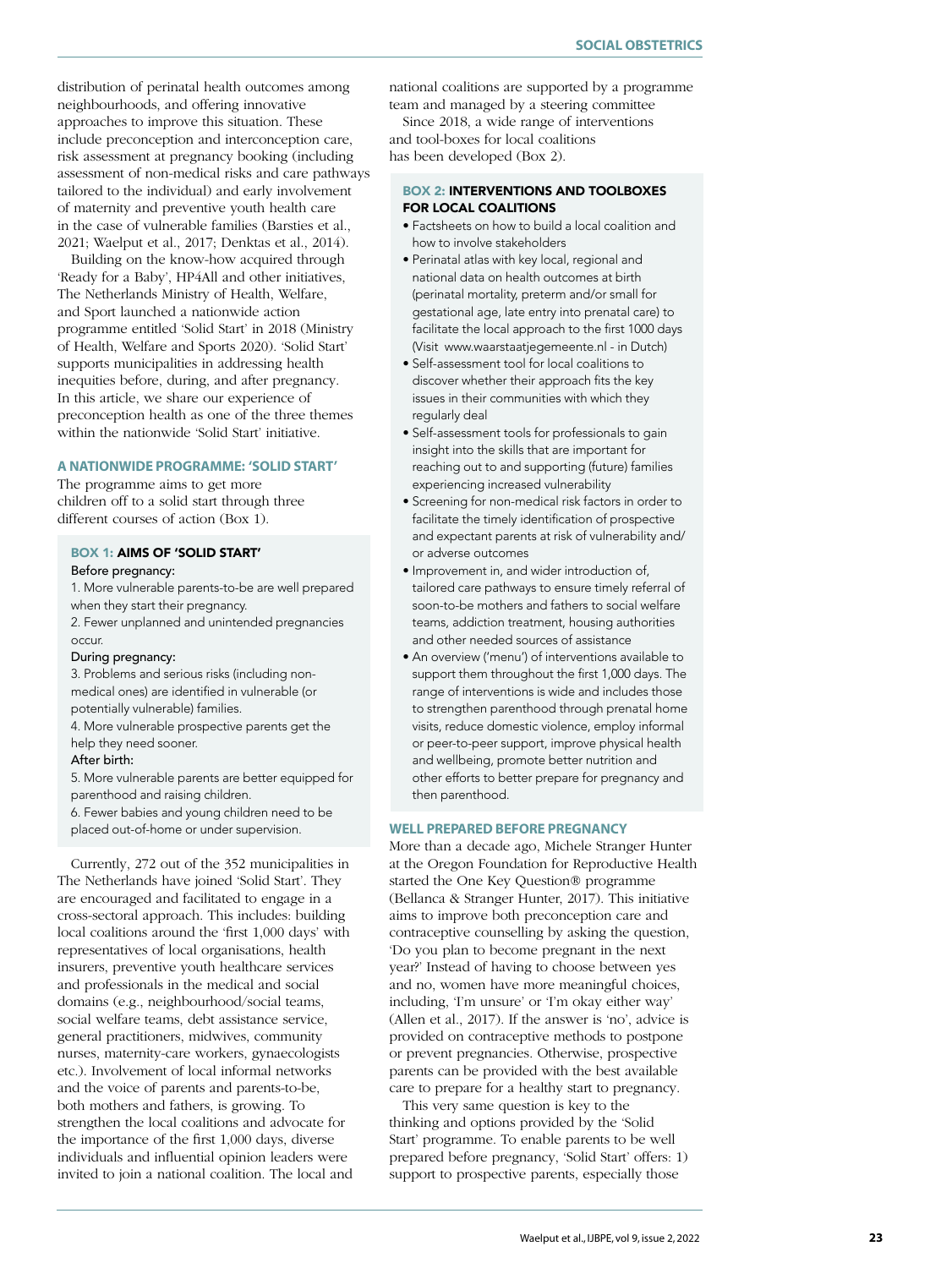who are vulnerable, to prepare for pregnancy in a healthy way, and 2) an invitation for potential parents in vulnerable situations to discuss - via the 'Not Pregnant Now' initiative - whether this is the best time for them to conceive a child in view of their personal situation.

#### **'NOT PREGNANT NOW'**

'Not Pregnant Now' started as a pilot in Tilburg, a city in the southern part of The Netherlands with approximately 222,000 inhabitants and a less favourable socio-economic profile. A nurse practitioner at the Municipal Health Services was meeting women who were pregnant and had serious psychosocial, psychiatric or financial problems, intellectual disabilities, and/or addiction to alcohol or drugs. Most of the women already had children and were in regular contact with various organizations and professionals such as mental-health institutions, youth institutions, abortion clinics, institutions for the homeless, healthcare professionals and other care providers who work with vulnerable people. Their problems were discussed and (if possible) dealt with as quickly and fully as possible. However, it became apparent that no one had previously asked them about family planning and effective contraception, which left these women vulnerable to repeated unintended, unwanted, risky pregnancies, abortion, or loss of custody over their children.

In the pilot, the nurse supported potential parents in vulnerable and complex situations to discuss their reproductive goals/desires - that is, their short and long-term wish for children. If they did not desire children, the nurse discussed their choices for effective contraception, in order to help them gain control over their own futures. Women and men not seeking a pregnancy have been helped to postpone pregnancy until they have built a more stable and favourable environment to raise a family. Professionals from both the medical and social domains have worked together to provide counselling and family planning services, even if the women or couples are not able to pay for them.

By using a patient-centred outreach presence approach, the nurse has gained their confidence and thereby been able to ensure tailored care for them. Visiting them at home, or in the community, for as long as needed has resulted in gains for the women (and men) in terms of avoiding unwanted pregnancies, and financially for the community (Rijlaarsdam, 2015). Evaluation of the programme has shown that most participating parents did not want a pregnancy in their current situation and appreciated the support they received in starting reliable contraception (Jeeninga & Cloïn, 2021).

Since 2018, 'Not Pregnant Now' is embedded in 'Solid Start'. Currently, more than 180 municipalities offer this service to women and men in vulnerable circumstances. Organisations and professionals from different backgrounds have been brought together,

regional infrastructures set up, and coordinators assigned to reach out to all parties. Dedicated professionals are selected to provide the service. Training and supervision have been developed to enable professionals to integrate reproductive health conversations into their regular dayto-day activities with women and men about having children and the use of contraception.

#### **IMPLEMENTING PRECONCEPTION COUNSELLING AND CARE**

In The Netherlands, preconception health and care have been on the agenda for three decades. Nevertheless, most health care professionals still lack knowledge about general and specialist preconception care. For health care providers, preventive health care does not seem to be of great interest. By far the most time is spent on curative care, even in professional educational curricula (Schonewille-Rosman et al., 2018). Various strategies, including guidelines and reimbursement for the provision of preconception care, have been implemented to raise awareness of the importance of preconception health and to encourage the provision of care.

- ZwangerWijzer (Preparing for Pregnancy) is an interactive questionnaire for parents for assessing risk factors in combination with tailored information and advice on how to reduce or mediate them (Vink-van Os et al., 2015). In 2017, the accessibility of the website was tested amongst women with low health literacy. This resulted in modifying the language used in the questionnaire and simplifying the questions to make it more user-friendly.
- Smarter Pregnancy is an online, evidencebased, six months coaching program tailored to the individual aiming to improve healthy behaviour (Oostingh et al., 2020).

Women are still facing barriers to preparing for and achieving a healthy pregnancy, especially those of lower socio-economic status and/or with lower health literacy (Murugusu et al., 2019). One major barrier is the lack of widespread awareness and understanding of preconception health and the availability of preconception counselling and care. A social marketing strategy directed towards prospective parent(s) to explain the importance of preconception health may be useful in raising awareness and expectations (Van Voorst et al., 2017; Poels et al., 2016). The 'Wake Smart (future) Mama! Let's make your baby strong' programme uses social networks to encourage women to motivate each other towards healthy behaviours (Maas et al., 2020).

#### **AGENDA FOR THE FUTURE**

It is hard to find effective ways to communicate the importance and feasibility of preconception health care to the general population, to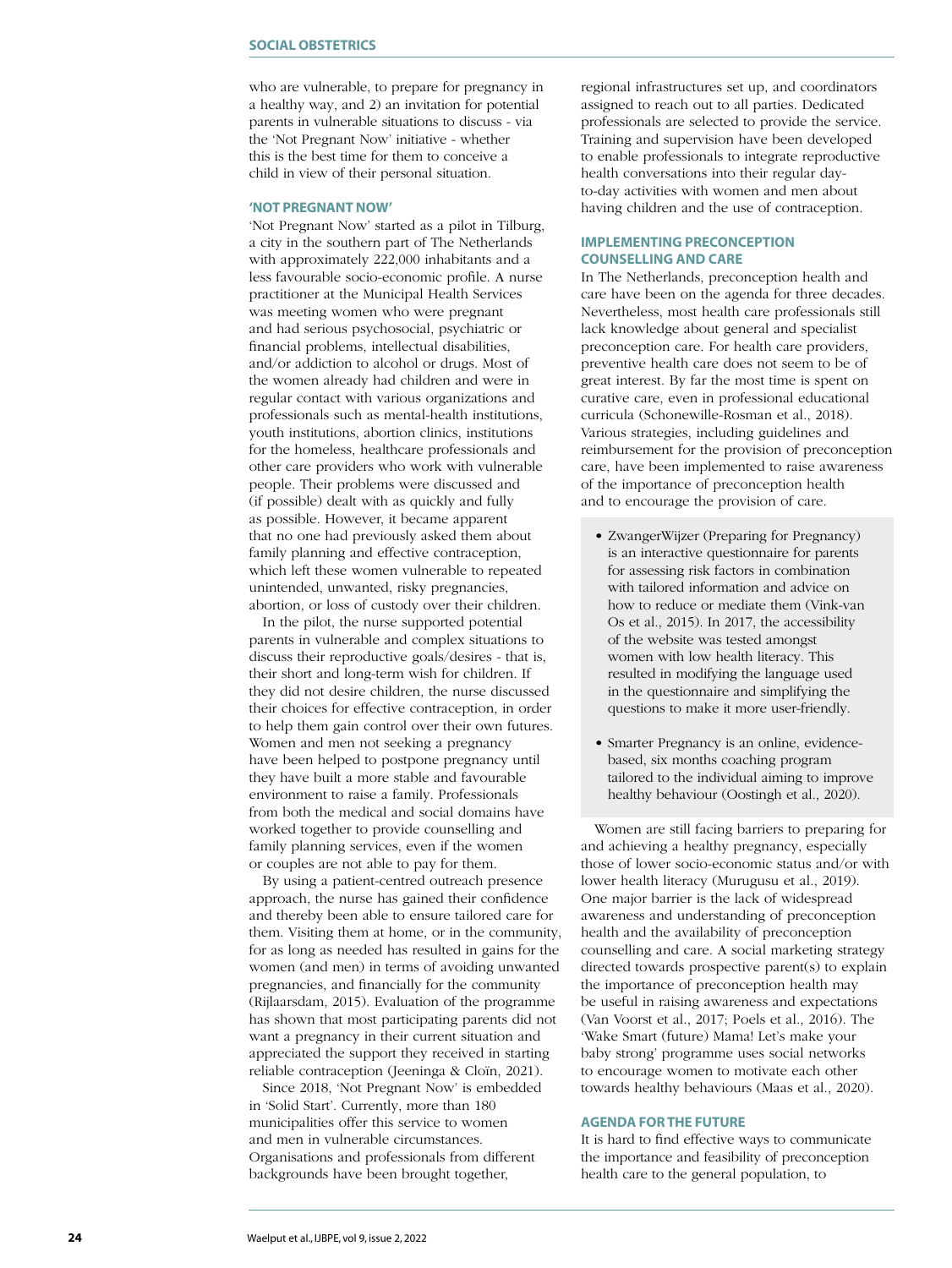specific communities, to policy makers and to professionals. In order to shine a light on early life preventive care, 'Solid Start' has proposed a preconception agenda for the future (Box 3).

#### BOX 3: PRECONCEPTION HEALTH: AGENDA FOR THE FUTURE

- Raise awareness amongst the public and health professionals about the need to think about preconception health and to prepare actively for pregnancy and parenthood.
- Tackle perceived barriers to implementing preconception health and care through a multi-agency approach including general and specialized medical professionals, preventive youth health services, health insurance companies and all professionals who work with and care for women and men who might become parents.
- Encourage professionals to use the One Key Question approach at every available opportunity in a culturally sensitive manner that fits the context of The Netherlands. For example, this includes during visits to the family doctor, the pharmacist or the occupational health physician; at post-pregnancy check-ups with a midwife, obstetrician or paediatrician; during visits to the child health care centre (Sijpkens et al., 2019; Sijpkens et al., 2016); during check-ups with a medical specialist in relation to chronic disorders, and within the social domain.
- Enable professionals to provide effective preconception (before pregnancy) and interconception (in between pregnancies) care through competency building and enriching existing guidelines.
- Ensure that all women and men, including asylum seekers, new immigrants and those with special needs or low health literacy, can benefit from the preconception agenda by providing culturally sensitive and tailored care.
- Invite young people to think actively about their health and wellbeing, intended/unintended pregnancy and the benefits of a well-prepared parenthood.

#### **'WHILE NOBODY CAN DO EVERYTHING, EVERYBODY CAN DO SOMETHING'**

This quote from Sher (2017) heralds the way forward. Improving preconception and interconception health is becoming part of a broader movement across The Netherlands in which professionals, managers and national/ local policy makers are involved. Every one of them can ask the key question 'Do you plan to become pregnant in the next year?' Everyone can contribute to proper access to informed counselling and reproductive options around preparing for pregnancy or postponing it. Local and national advocates can draw attention to the need for facilities, staff and/ or time, competency building and funding. Together, they can create awareness amongst the public, professionals and policy makers of the immense importance of the first 1,000 days. Such awareness raising must start with good quality contraception services and preconception health education and care for both women and men. **REFERENCES**

Allen, D., Hunter, M.S., Wood, S., Beeson, T. (2017) One Key Question®: First things first in reproductive health. Maternal and Child Health Journal, 21(3):387-392.

Bellanca, H.K., Stranger Hunter, M. (2013) ONE KEY QUESTION®: Preventive reproductive health is part of high quality primary care. Contraception, 88(1):3-6.

Barsties, L.S., Daalderop, L.A., Lagendijk, J., Van Steenbergen, F., Been, J.V. et al. (2021) Addressing perinatal health inequities in Dutch municipalities: Protocol for the Healthy Pregnancy 4 All-3 programme. Health Policy, 125(3):385-392.

Denktas, S., Bonsel, G.J., Van der Weg, H.J., Voorham, A.J., Torij, H.W. et al. (2012) An urban perinatal health programme of strategies to improve perinatal health. Maternal and Child Health Journal, 16(8):1553-8.

Denktas, S., Poeran, J., van Voorst, S.F., Vos, A.A., de Jong-Potjer, L.C. et al. (2014) Design and outline of the Healthy Pregnancy 4 All study. BMC Pregnancy Childbirth,14:253.

Jeeninga, W., Cloïn, J.C.M. (2021) Nu Niet Zwanger in Midden Brabant: Bereik en ervaringen van hulpverleners en cliënten. Onderzoeksrapport. [Not Pregnant Now in Central Brabant: Outreach and experiences of care workers and clients. Research report.] Tilburg, Tranzo: Tilburg University.

Lu, M.C., Halfon, N. (2003) Racial and ethnic disparities in birth outcomes: A life-course perspective. Maternal and Child Health Journal, 7(1):13–30.

Maas, V.Y.F., Koster, M.P.H., Ista, E., Vanden Auweele, K.L.H., De Bie, R.W.A. et al. (2020) Study design of a stepped wedge cluster randomized controlled trial to evaluate the effect of a locally tailored approach for preconception care - the APROPOS-II study. BMC Public Health, 20(1):235.

Ministry of Health, Welfare and Sport (2020) Solid Start. The action programme. The Hague: Ministry of Health, Welfare and Sport, 2020.

Oostingh, E.C., Koster, M.P.H., van Dijk, M.R., Willemsen, S.P., Broekmans, F.J.M.,et al. (2020) First effective mHealth nutrition and lifestyle coaching program for subfertile couples undergoing in vitro fertilization treatment: A single-blinded multicenter randomized controlled trial. Fertility and Sterility, 114(5):945-954.

Poels, M., Koster, M.P., Boeije, H.R., Franx, A., van Stel, H.F. (2016) Why do women not use preconception care? A systematic review on barriers and facilitators. Obstetrical and Gynecological Survey, 71:603–612.

Rijlaarsdam, C.W. (2015) Contraceptives, what helps? A qualitative explorative case study on a pilot programme offering birth control to vulnerable clients: Research Dissertation. Birmingham City University, UK.

Schonewille-Rosman, A.N., Steegers-Theunissen, R.P.M., Steegers, E.A.P. (2018) Preconceptiezorg anno 2018 [Preconception care in 2018: Still too many missed opportunities]. Nederlands Tijdschrift voor Geneeskunde, 162:D3076.

Shawe, J., Steegers, E., Verbiest, S. (2020) Preconception Health and Care: A life course approach. New York: Springer.

Sher, J. (2017) Making preconception health, education and care real. The International Journal of Birth and Parent Education, 4(4):4-8.

Sijpkens, M.K., Steegers, E.A., Rosman, A.N. (2016) Facilitators and barriers for successful implementation of interconception care in preventive child health care services in The Netherlands. Maternal and